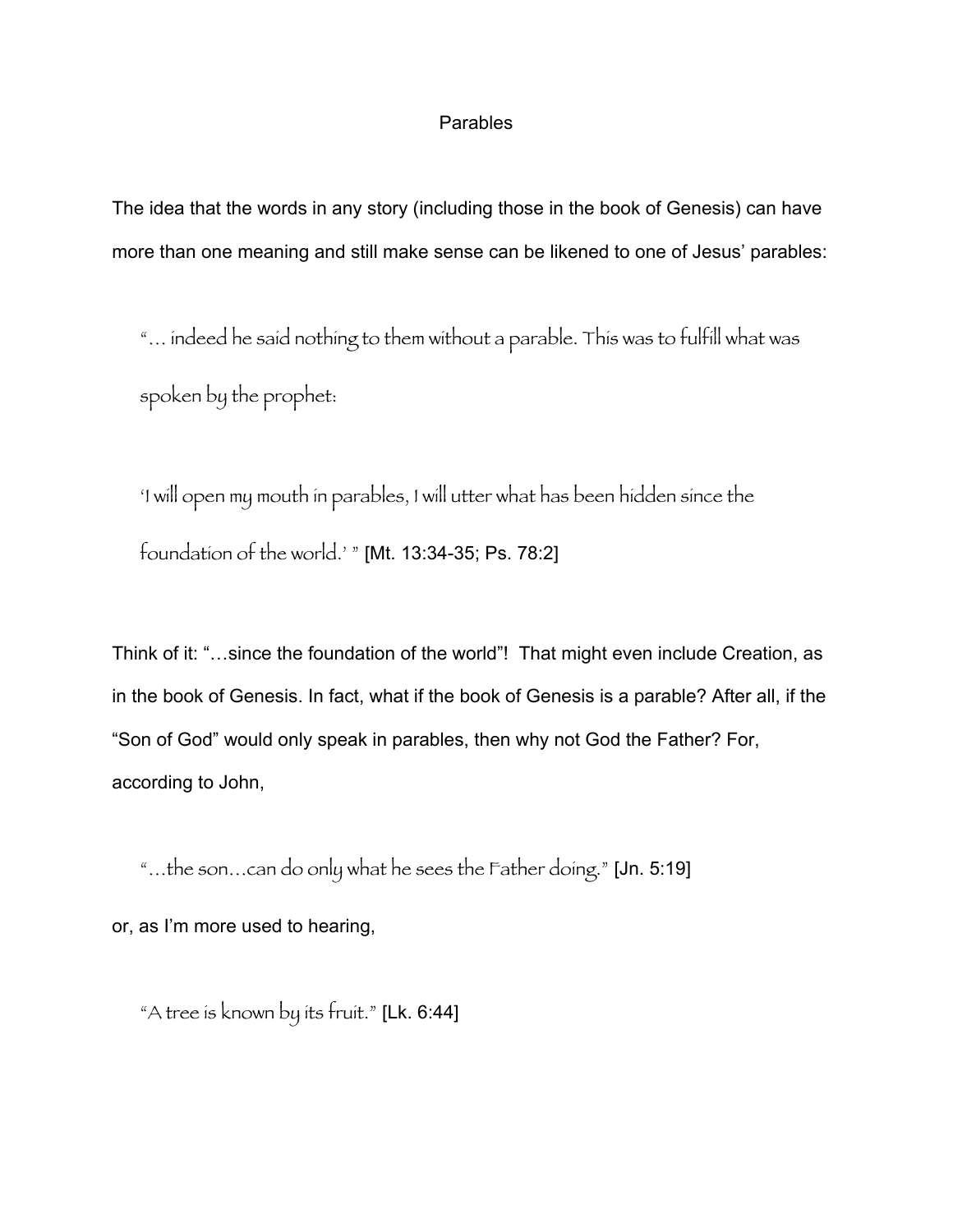Parables, by their very nature, are meant to contain more information than what one "sees" on the surface. Perhaps that's why some of them seem so irritating to so many people. I remember one particular parable that used to set my teeth on edge:

"Then the kingdom of heaven will be like this: Ten bridesmaids took their lamps and went to meet the bridegroom. Five of them were foolish and five were sensible: the foolish ones did take their lamps, but they brought no oil, whereas the sensible ones took flasks of oil as well as their lamps. The bridegroom was late, and they all grew drowsy and fell asleep. But at midnight there was a cry, 'The bridegroom is here! Go out and meet him.' At this, all those bridesmaids woke up and trimmed their lamps, and the foolish ones said to the sensible ones, 'Give us some of your oil: our lamps are going out.' But they replied, 'There may not be enough for us and for you; you had better go to those who sell it and buy some for yourselves.' They had gone off to buy it when the bridegroom arrived. Those who were ready went in with him to the wedding hall and the door was closed. The other bridesmaids arrived later. 'Lord, Lord," they said 'open the door for us.' But he replied, 'I tell you solemnly, I do not know you.' So stay awake, because you do not know either the day or the hour." [Mt. 25:1-13]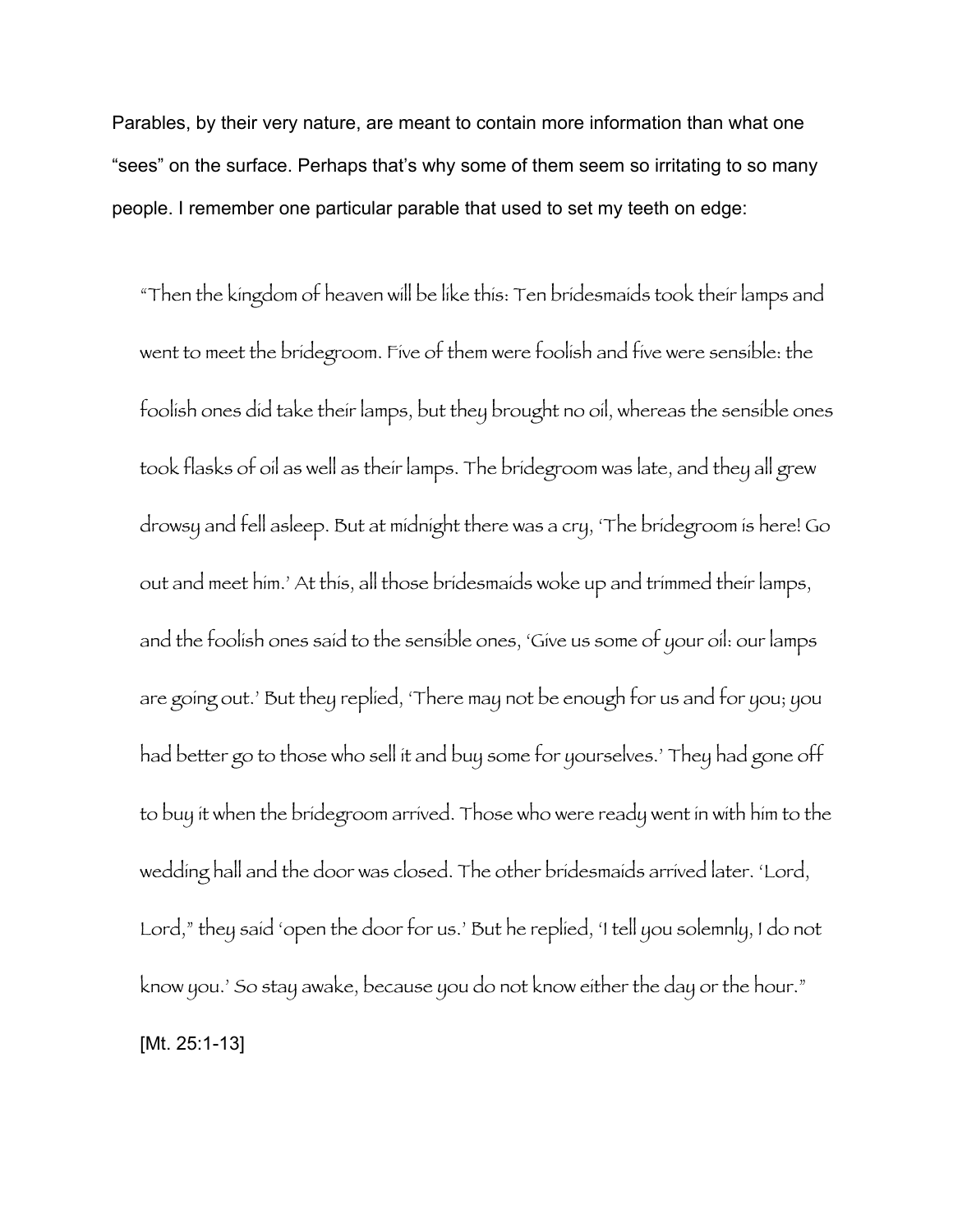I remember feeling irritated that the Kingdom of Heaven should be filled with such mean, stingy people—people who wouldn't even lend others a little bit of oil! This was definitely not my kind of heaven…and I wasn't at all sure that I wanted to go to such a place, in spite of everything that priests, ministers and the like had to say about it! I had never heard any explanation of this passage other than the idea that people should always "be ready" (whether you wanted to go or not!)…and certainly nothing about the uncharitable actions of those whom God seemed to prefer in His kingdom.

Then, God came along:

"For your light to shine, you must have faith. Faith is the fuel. No one can give you any of their faith if yours is not enough. And faith is very hard to come by at the last minute."

I had to look at the parable in a different way. Only then, did I understand that in order to have faith, you must

"...not worry about your life and what you are to eat, nor about your body and how you are to clothe it." [Mt. 6:25]

You must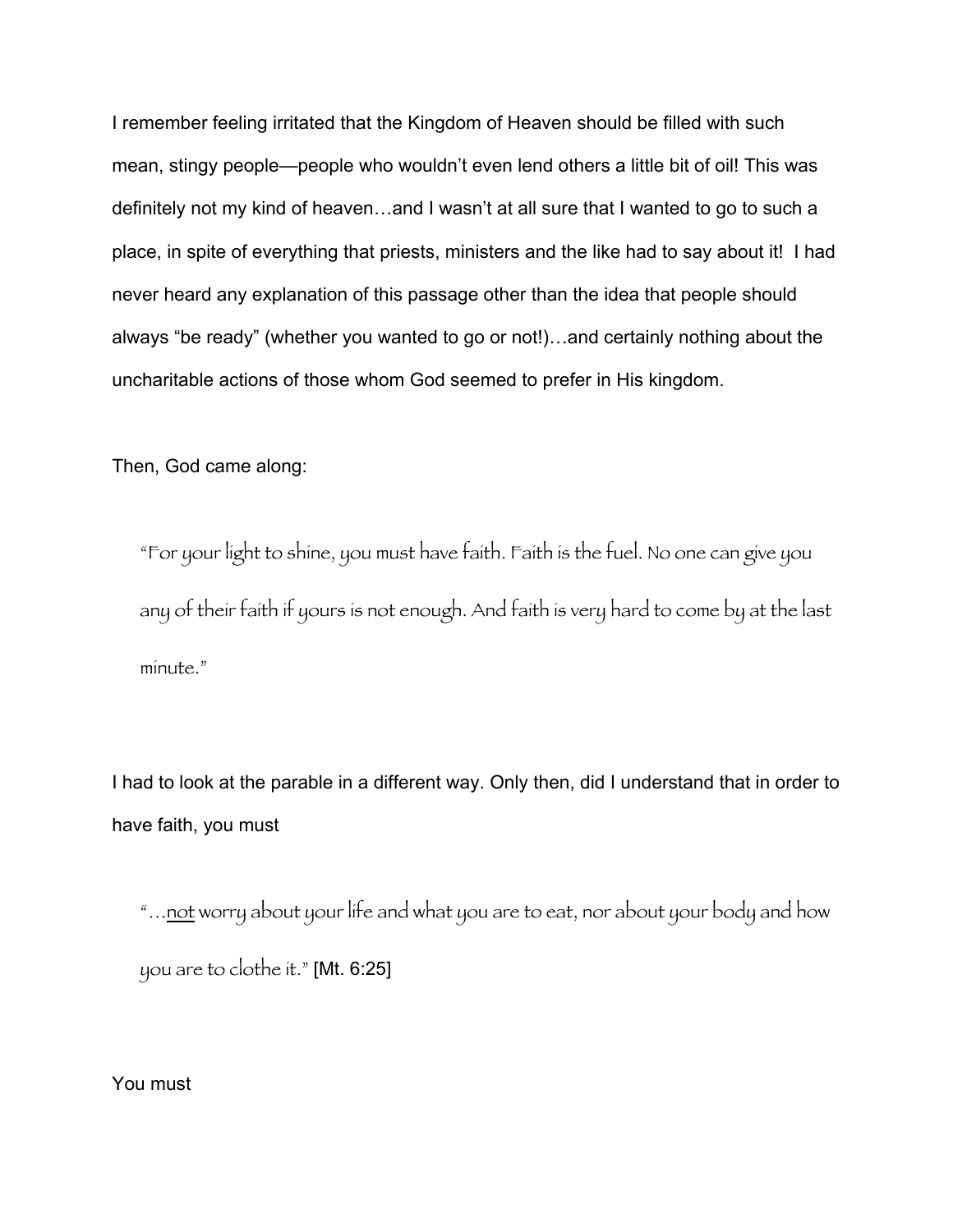"Set your hearts on his kingdom first..." [Mt. 6:33]

and everything you need will be given to you. Therefore, if you don't have what you need (be it *oil* or *faith*) in the Last Days (whatever that means!), then you're not going to find it, or get it from someone else, at the last minute. End of parable.

The book of Genesis is like that. It means different things to different people. Some are irritated by the contents, while some swear—though one really shouldn't swear, you know—that because it's in the Bible, it's the Word of God. End of discussion.

There are also those who believe that there are no deeper meanings than the ones that were taught to them as children, while others believe that these stories are the basis for assuaging the masses. Sadly, there have also been those who have used the book as a means of controlling…and even destroying…others.

There are probably as many different beliefs concerning the books in the Bible— Genesis included—as there are people. It all depends on how you look at it. Reality, after all, is decided on an individual basis, no matter what the topic. However, the way in which you interpret what you see tells an individual more about YOU than it does about whatever it is you are viewing or interpreting. If nothing else, it tells them "where you stand" in relation to the "event."